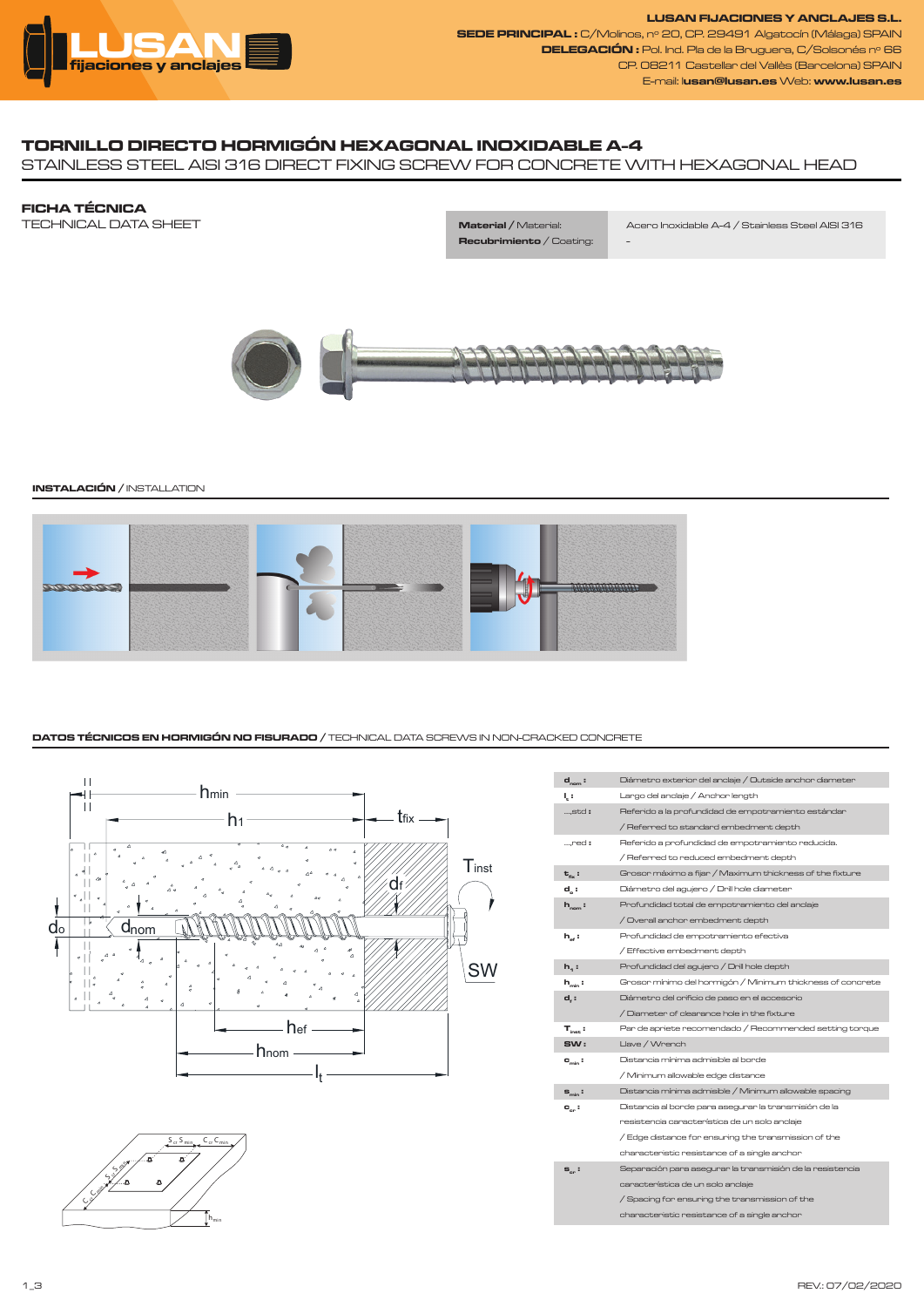

**LUSAN FIJACIONES Y ANCLAJES S.L. SEDE PRINCIPAL :** C/Molinos, nº 20, CP. 29491 Algatocín (Málaga) SPAIN **DELEGACIÓN :** Pol. Ind. Pla de la Bruguera, C/Solsonés nº 66 CP. 08211 Castellar del Vallès (Barcelona) SPAIN E-mail: l**usan@lusan.es** Web: **www.lusan.es**

## **TORNILLO DIRECTO HORMIGÓN HEXAGONAL INOXIDABLE A-4**

STAINLESS STEEL AISI 316 DIRECT FIXING SCREW FOR CONCRETE WITH HEXAGONAL HEAD

### **FICHA TÉCNICA**

TECHNICAL DATA SHEET

## **DATOS TÉCNICOS EN HORMIGÓN NO FISURADO /** TECHNICAL DATA SCREWS IN NON-CRACKED CONCRETE

#### **Datos geométricos y de instalación /** Geometrical and installation data

| $d_{nom} \times I$ | $t_{\rm fix}$ |     |        | $d^*$ | $h_{\text{nom}}$ |     |       | $h_{st}$ |     |        | $h_{\eta}$ |        |        | $h_{\min}$ |     |       | d,             | <sup>1</sup> inst | <b>SW</b> | $c_{\min}$ | $S_{\min}$ | $C_{cr}$   |            |        | $S_{cr}$   |            |       |
|--------------------|---------------|-----|--------|-------|------------------|-----|-------|----------|-----|--------|------------|--------|--------|------------|-----|-------|----------------|-------------------|-----------|------------|------------|------------|------------|--------|------------|------------|-------|
| m.m.               | m.m.          |     |        | m.m.  | m.m.             |     |       | m.m.     |     |        | m.m.       |        |        | m.m.       |     |       | m.m.           | m.m.              |           | m.m.       | m.m.       | m.m.       |            |        | m.m.       |            |       |
|                    |               |     | extra  |       |                  |     | extra |          |     | extra  |            |        | extra  |            |     | extra |                |                   |           |            |            |            |            | extra  |            |            | extra |
|                    | std           | red | red    |       | std              | red | red   | std      | red | red    | std        | red    | red    | std        | red | red   |                |                   |           |            |            | std        | red        | red    | std        | red        | red   |
| 6x30               |               |     |        |       | 26               |     |       | 20       |     | $\sim$ | 30         | $\sim$ |        | 80         |     |       |                |                   |           |            |            | 20         | $\sim$     |        | $4\square$ |            |       |
| 6x40               | 5             | 14  | $\sim$ | 5     | 35               | 26  |       | 27       | 20  | $\sim$ | 50         | 35     | $\sim$ | 80         | 80  | ۰.    | $\overline{z}$ | $1\Box$           | 8         | 35         | 35         | $4\square$ | 20         | $\sim$ | 80         | $4\square$ |       |
| 6x60               |               | 25  | 34     |       | 55               | 35  | 26    | 45       | 27  | 20     | 70         | 50     | 35     | 90         | 80  | 80    |                |                   |           |            |            | 68         | $4\square$ | 20     | 135        | 80         | 40    |
| 6x80               | 25            | 45  | 54     |       | 55               | 35  | 26    | 45       | 27  | 20     | 70         | 50     | 35     | 90         | 80  | 80    |                |                   |           |            |            | 68         | $4\square$ | 20     | 135        | 80         | 40    |

| $d_{nom} \times I_t$           | $t_{\rm fix}$ |                          | $d^*$ | $n_{\text{nom}}$ |        | $h_{\text{ref}}$ |                          | $h_{1}$    |                          | $h_{\min}$            |                          | $d_{\rm r}$   | $T_{\rm inst}$ | <b>SW</b>      | $c_{\min}$ |                          | $S_{\min}$     |                          | $\mathbf{c}_{\textrm{\tiny cr}}$ |                          | $S_{cr}$ |                          |
|--------------------------------|---------------|--------------------------|-------|------------------|--------|------------------|--------------------------|------------|--------------------------|-----------------------|--------------------------|---------------|----------------|----------------|------------|--------------------------|----------------|--------------------------|----------------------------------|--------------------------|----------|--------------------------|
| m.m.                           | m.m.          |                          | m.m.  | m.m.             |        | m.m.             |                          | m.m.       |                          | m.m.                  |                          | m.m.          | m.m.           |                | m.m.       |                          | m.m.           |                          | m.m.                             |                          | m.m.     |                          |
|                                | std           | red                      |       | std              | red    | std              | red                      | std        | red                      | std                   | red                      |               |                |                | std        | red                      | std            | red                      | std                              | red                      | std      | red                      |
| Bx4D                           | 5             | ٠                        |       | 35               | $\sim$ | 27               | $\sim$                   | 40         | $\overline{\phantom{a}}$ | 80                    | $\overline{\phantom{a}}$ |               |                |                | 40         | $\overline{\phantom{a}}$ | 40             | ٠                        | $4\square$                       |                          | 80       |                          |
| 8×50                           | 15            | $\overline{\phantom{a}}$ |       | 35               | $\sim$ | 27               | $\overline{\phantom{a}}$ | $4\square$ | $\overline{\phantom{m}}$ | 80                    | $\overline{\phantom{a}}$ |               |                |                | 40         | $\sim$                   | 40             | $\overline{\phantom{a}}$ | $4\square$                       | $\overline{\phantom{a}}$ | 80       |                          |
| 8x65                           | 5             | 30                       | 6     | 60               | 35     | 48               | 27                       | 70         | $4\square$               | $1\Box$               | 80                       | 7             | 20             | 1 <sup>0</sup> | 50         | 40                       | 50             | $4\square$               | 75                               | $4\square$               | 150      | 80                       |
| 8×80                           | 20            | 45                       |       | 60               | 35     | 48               | 27                       | 70         | $4\square$               | $1\,\square\,\square$ | 80                       |               |                |                | 50         | $4\square$               | 50             | $4\square$               | 75                               | $4\square$               | 150      | 80                       |
| 8×100                          | 40            | 65                       |       | 60               | 35     | 48               | 27                       | 70         | $4\square$               | $1\Box$               | 80                       |               |                |                | 50         | $4\square$               | 50             | $4\square$               | 75                               | $4\square$               | 150      | 80                       |
| 1 <sub>DX</sub> 5 <sub>D</sub> | 5             | $\overline{\phantom{a}}$ |       | 45               | $\sim$ | 35               | $\overline{\phantom{a}}$ | 60         | $\overline{\phantom{a}}$ | 80                    |                          |               |                |                | 40         | $\sim$                   | 4 <sub>0</sub> | $\overline{\phantom{a}}$ | 55                               |                          | 110      | $\overline{\phantom{a}}$ |
| $10\times60$                   | 15            | $\overline{\phantom{a}}$ |       | 45               | $\sim$ | 35               | $\overline{\phantom{a}}$ | 60         |                          | 80                    | $\overline{\phantom{a}}$ |               |                |                | 40         | $\overline{\phantom{a}}$ | 40             | $\overline{\phantom{a}}$ | 55                               | $\sim$                   | 110      |                          |
| 1 <sub>DX</sub> <sub>BD</sub>  | $1 \Box$      | 35                       |       | 70               | 45     | 56               | 35                       | 90         | 60                       | 120                   | 80                       |               |                |                | 50         | $4\square$               | 50             | $4\square$               | 85                               | 55                       | 170      | 110                      |
| 10x100                         | 30            | 55                       | 8     | 70               | 45     | 56               | 35                       | 90         | 60                       | 120                   | 80                       | 12<br>$\star$ |                | 13             | 50         | 40                       | 50             | $4\square$               | 85                               | 55                       | 170      | 110                      |
| 10×120                         | 50            | 75                       |       | 70               | 45     | 56               | 35                       | 90         | 60                       | 120                   | 80                       |               |                |                | 50         | 40                       | 50             | $4\square$               | 85                               | 55                       | 170      | 110                      |
| 10x140                         | 70            | 95                       |       | 70               | 45     | 56               | 35                       | 90         | 60                       | 120                   | 80                       |               |                |                | 50         | 40                       | 50             | 40                       | 85                               | 55                       | 170      | 110                      |
| 10x160                         | 90            | 115                      |       | 70               | 45     | 56               | 35                       | 90         | 60                       | 120                   | 80                       |               |                |                | 50         | $4\square$               | 50             | $4\square$               | 85                               | 55                       | 170      | 110                      |

\* Ajuste permitido solo con llave de impacto / Setting allowed only with impact wrench

### **Cargas características /** Characteristic loads

| $d_{\text{nom}} \times I_{t}$ |                | Extracción<br>Pull out |              |                | Cizalladura<br>Shear |                |      | Extracción<br>Pull out |                |      | Cizalladura<br>Shear |      |       | Extracción<br>Pull out |        |      | Cizalladura<br>Shear |        |      | Extracción<br>Pull out |      |      | Cizalladura<br>Shear |        |
|-------------------------------|----------------|------------------------|--------------|----------------|----------------------|----------------|------|------------------------|----------------|------|----------------------|------|-------|------------------------|--------|------|----------------------|--------|------|------------------------|------|------|----------------------|--------|
| m.m.                          |                | kN                     |              |                | kN                   |                |      | kN                     |                |      | kN                   |      |       | kN                     |        |      | kN                   |        |      | kN                     |      |      | kN                   |        |
|                               | $C20/25$ extra |                        |              | $C20/25$ extra |                      | $C30/37$ extra |      |                        | $C30/37$ extra |      | $C40/50$ extra       |      |       | C40/50 extra           |        |      | $C50/60$ extra       |        |      | $C50/60$ extra         |      |      |                      |        |
|                               | std            | red                    | red          | std            | red                  | red            | std  | red                    | red            | std  | red                  | red  | std   | red                    | red    | std  | red                  | red    | std  | red                    | red  | std  | red                  | red    |
| 6×30                          | $\mathbf{z}$   |                        |              | 4.5            |                      |                | 2.44 |                        |                | 5.49 |                      |      | 2.82  |                        |        | 6.35 |                      |        | 3.10 |                        |      | 6.50 |                      |        |
| 6x4D                          | 3              | $\mathbf{z}$           | $\sim$       | 6.5            | 4.5                  | $\sim$         | 3.66 | 2.44                   |                | 6.50 | 5.49                 |      | 4.23  | 2,82                   | $\sim$ | 6.50 | 6.35                 | $\sim$ | 4.65 | 3,10                   |      | 6.50 | 6,50                 | $\sim$ |
| 6×60                          | $\overline{a}$ | з                      | $\mathbf{z}$ | 6.5            | 6.5                  | 4.5            |      | 3.66                   | 2.44           | 6.50 | 6.50                 | 5.49 | 12.70 | 4.23                   | 2.82   | 6.50 | 6.50                 | 6.35   | 13   | 4.65                   | 3.10 | 6.50 | 6.50                 | 6.50   |
| 6×80                          | 9              | 3                      | $\mathbf{z}$ | 6, 5           | 6.5                  | 4.5            |      | 3.66                   | 2.44           | 6.50 | 6.50                 | 5,49 | 12.70 | 4,23                   | 2,82   | 6.50 | 6.50                 | 6,35   | 13   | 4,65                   | 3.10 | 6.50 | 6.50                 | 6,50   |

| $d_{nom}$ x $I_t$<br>m.m.      | Extracción<br>Pull out<br>kN<br>C20/25<br>std | red    | Cizalladura<br>Shear<br>kN<br>C20/25<br>std<br>red |        | Extracción<br>Pull out<br>kN<br>C30/37<br>std<br>red |                          | Cizalladura<br>Shear<br>kN<br>C30/37<br>std<br>red |                          | <b>Extracción</b><br>Pull out<br>kN<br>C40/50<br>std<br>red |                          | Cizalladura<br>Shear<br>kN<br>C40/50<br>std<br>red |                          | Pull out<br>kN<br><b>C50/60</b><br>std | <b>Extracción</b><br>red | Cizalladura<br>Shear<br>kN<br><b>C50/60</b><br>std | red                      |
|--------------------------------|-----------------------------------------------|--------|----------------------------------------------------|--------|------------------------------------------------------|--------------------------|----------------------------------------------------|--------------------------|-------------------------------------------------------------|--------------------------|----------------------------------------------------|--------------------------|----------------------------------------|--------------------------|----------------------------------------------------|--------------------------|
| $B \times 4D$                  | 4,23                                          | ۰      | 7.10                                               | $\sim$ | 5.16                                                 | $\sim$                   | 8.66                                               | ٠                        | 5.96                                                        | $\sim$                   | 9.75                                               | $\sim$                   | 6.56                                   | $\sim$                   | 9.75                                               |                          |
| 8×50                           | 4,23                                          |        | 7,10                                               | $\sim$ | 5,16                                                 | $\overline{\phantom{a}}$ | 8.66                                               | $\overline{\phantom{a}}$ | 5,96                                                        | $\overline{\phantom{a}}$ | 9.75                                               | $\overline{\phantom{a}}$ | 6,56                                   | $\overline{\phantom{a}}$ | 9,75                                               |                          |
| <b>8×65</b>                    | 12,50                                         | 4,23   | 9.75                                               | 7,10   | 15,25                                                | 5.16                     | 9,75                                               | 8,66                     | 17,63                                                       | 5,96                     | 9,75                                               | 9.75                     | 19,38                                  | 6,56                     | 9.75                                               | 9.75                     |
| 8×80                           | 12,50                                         | 4,23   | 9,75                                               | 7,10   | 15.25                                                | 5,16                     | 9.75                                               | 8,66                     | 17,63                                                       | 5,96                     | 9.75                                               | 9.75                     | 19,38                                  | 6,56                     | 9,75                                               | 9,75                     |
| 8×100                          | 2,50                                          | 4,23   | 9.75                                               | 7,10   | 15,25                                                | 5.16                     | 9.75                                               | 8,66                     | 17,63                                                       | 5,96                     | 9.75                                               | 9.75                     | 19,38                                  | 6,56                     | 9.75                                               | 9,75                     |
| 10×50                          | 14                                            | $\sim$ | 10,21                                              | $\sim$ | 16.24                                                | $\overline{\phantom{a}}$ | 12,42                                              | $\overline{\phantom{a}}$ | 17,36                                                       |                          | 14.44                                              |                          | 20,16                                  | $\overline{\phantom{a}}$ | 15,82                                              |                          |
| 10×60                          | 14                                            | $\sim$ | 10,21                                              | $\sim$ | 16.24                                                | $\sim$                   | 2.42                                               | $\sim$                   | 17,36                                                       |                          | 14.44                                              |                          | 20,16                                  | $\sim$                   | 15,82                                              | $\overline{\phantom{a}}$ |
| 1 <sub>0</sub> × <sub>80</sub> | 23                                            | 14     | 17,50                                              | 10,21  | 26.68                                                | 16.24                    | 17,50                                              | 12,42                    | 28,52                                                       | 17.36                    | 17,50                                              | 14,44                    | 33,12                                  | 20,16                    | 17,50                                              | 15,82                    |
| 10x100                         | 23                                            | 14     | 17.50                                              | 10,21  | 26.68                                                | 16.24                    | 17.50                                              | 12.42                    | 28,52                                                       | 17.36                    | 17,50                                              | 14.44                    | 33,12                                  | 20.16                    | 7,50                                               | 15,82                    |
| 10×120                         | 23                                            | 14     | 17,50                                              | 10,21  | 26.68                                                | 16.24                    | 17.50                                              | 12.42                    | 28,52                                                       | 17.36                    | 17.50                                              | 14.44                    | 33.12                                  | 20,16                    | 7,50                                               | 15,82                    |
| 10x140                         | 23                                            | 14     | 17,50                                              | 10, 21 | 26.68                                                | 16.24                    | 17.50                                              | 12,42                    | 28,52                                                       | 17,36                    | 17.50                                              | 14.44                    | 33.12                                  | 20.16                    | 7.50                                               | 15.82                    |
| 10×160                         | 23                                            | 14     | 17,50                                              | 10,21  | 26.68                                                | 16.24                    | 17,50                                              | 12,42                    | 28,52                                                       | 17.36                    | 17.50                                              | 14.44                    | 33.12                                  | 20.16                    | 7.50                                               | 15.82                    |

Las cargas de extracción y cizalladura que se muestran en la tabla son cargas características de las pruebas sin efecto de espaciado y distancia al borde.

/ Pull-out and shear showed in the table are characteristic loads from tests without edge and spacing effect.